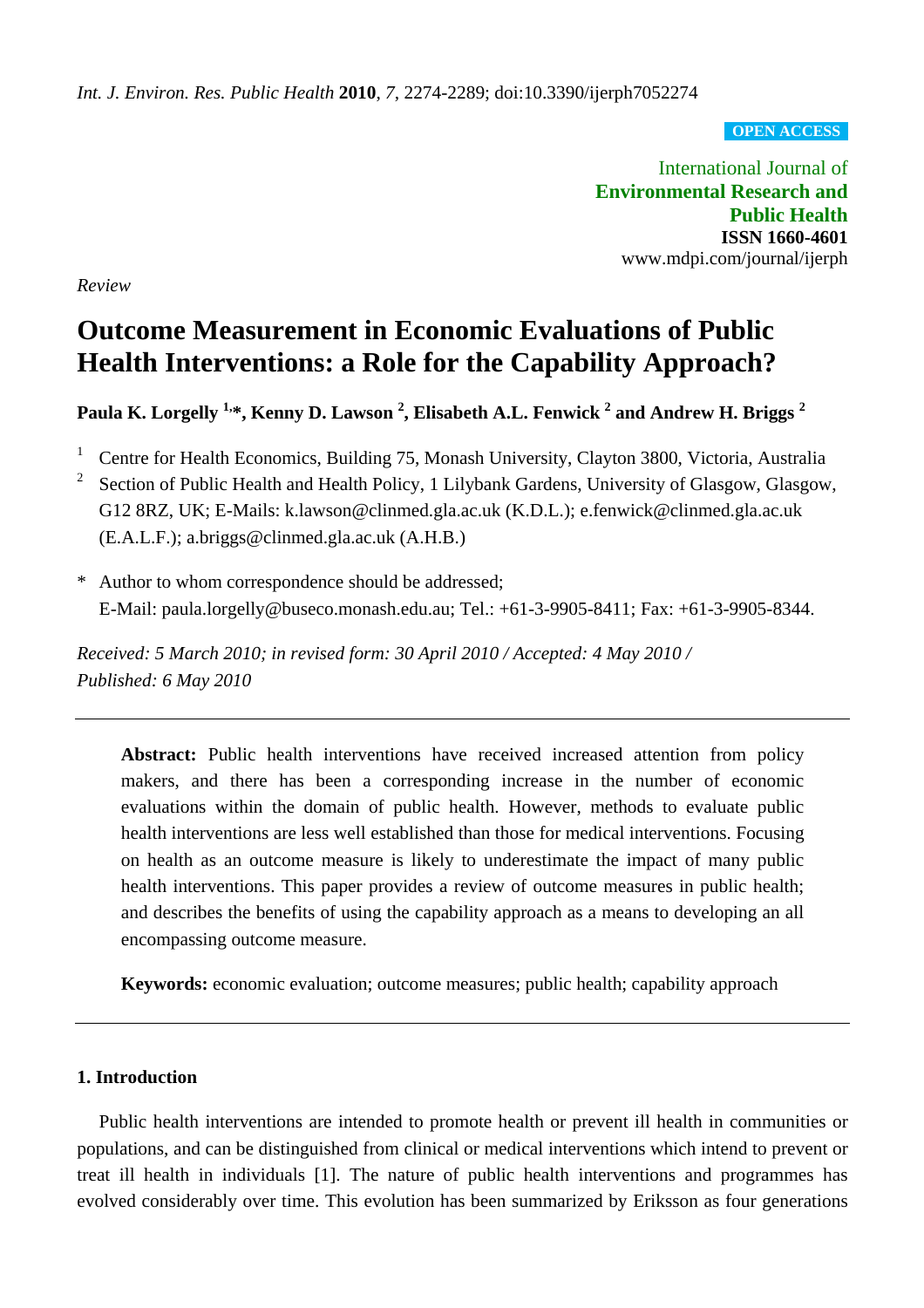or paradigms [2]: single factor interventions have given way to multifactorial interventions which then became community based, and now we have nearly come full circle with a returned focus on policy and environmental actions; from the 'old public health' to the 'new public health' [2,3]. As a consequence interventions are becoming more complex [4], where the complexity lies in the intervention, the outcomes and the evaluation itself.

Limited budgets and competing demands have resulted in a growing need for economic evidence to guide decision making regarding the funding of both health (medical) technologies and public health programmes. A review of the literature from 1966 to 2005 has documented the growth in economic evaluations of public health interventions; only 12% of nearly 1,700 papers pre-dated 1999 [5]. The review found that the majority of papers were concerned with evaluating the prevention of communicable diseases (60%), or the evaluation of screening or diagnostic tools for cancer (35%); and 78% of all papers undertook cost effectiveness analyses (CEA) or cost consequence analyses (CCA) (see Simoens [6] in this special issue for a health economics primer which reviews the different types of economic evaluation approaches). The importance of evaluating public health programmes has been noted at a policy level in the UK. The Wanless Reports [7,8] suggested that an efficient approach to improving the health of the population and reducing health inequalities includes the generation of evidence on the cost-effectiveness of public health strategies. As a result of these recommendations the National Institute for Clinical Excellence (NICE) subsumed the role of the Health Development Agency (HDA) and now the National Institute for Health and Clinical Excellence (NICE) is tasked with providing guidance on the effectiveness and cost effectiveness of public health interventions in the UK.

While Wanless argued that the "[e]conomic evaluation of public health interventions is not inherently different from the evaluation of other health interventions. Standard principles are the same" [8, p. 146], there are in fact a wealth of complexities in the application of the methodology that need to be addressed before economic evaluations of public health interventions are able to produce quality evidence to inform rationing decisions; especially when the decision makers are comparing different types of public health programmes, and comparing public health interventions with other health care interventions. This paper initially reviews the methodological challenges that have been previously identified [9,10], and then specifically focuses on the issue of the measurement of outcomes. A methodological discussion of outcome measurement is presented, which includes a selective review of a number of recently published economic evaluations of public health interventions. The paper then focuses on operationalising Sen's [11,12] capability approach as a means of measuring benefit, before concluding with a discussion of a number of the outstanding issues, and avenues for future research.

#### **2. Methodological Issues in the Economic Evaluation of Public Health Interventions**

The problems of applying economic evaluation to public health interventions were first outlined in an HDA briefing paper [13]. This highlighted the need for a common framework for consistent and transparent decision making, which was flexible enough to capture the multi-dimensional, complex and layered outcomes of public health policies and interventions. These issues and others were further explored in a paper co-authored by members of NICE, the so-called decision-makers [9]. They detailed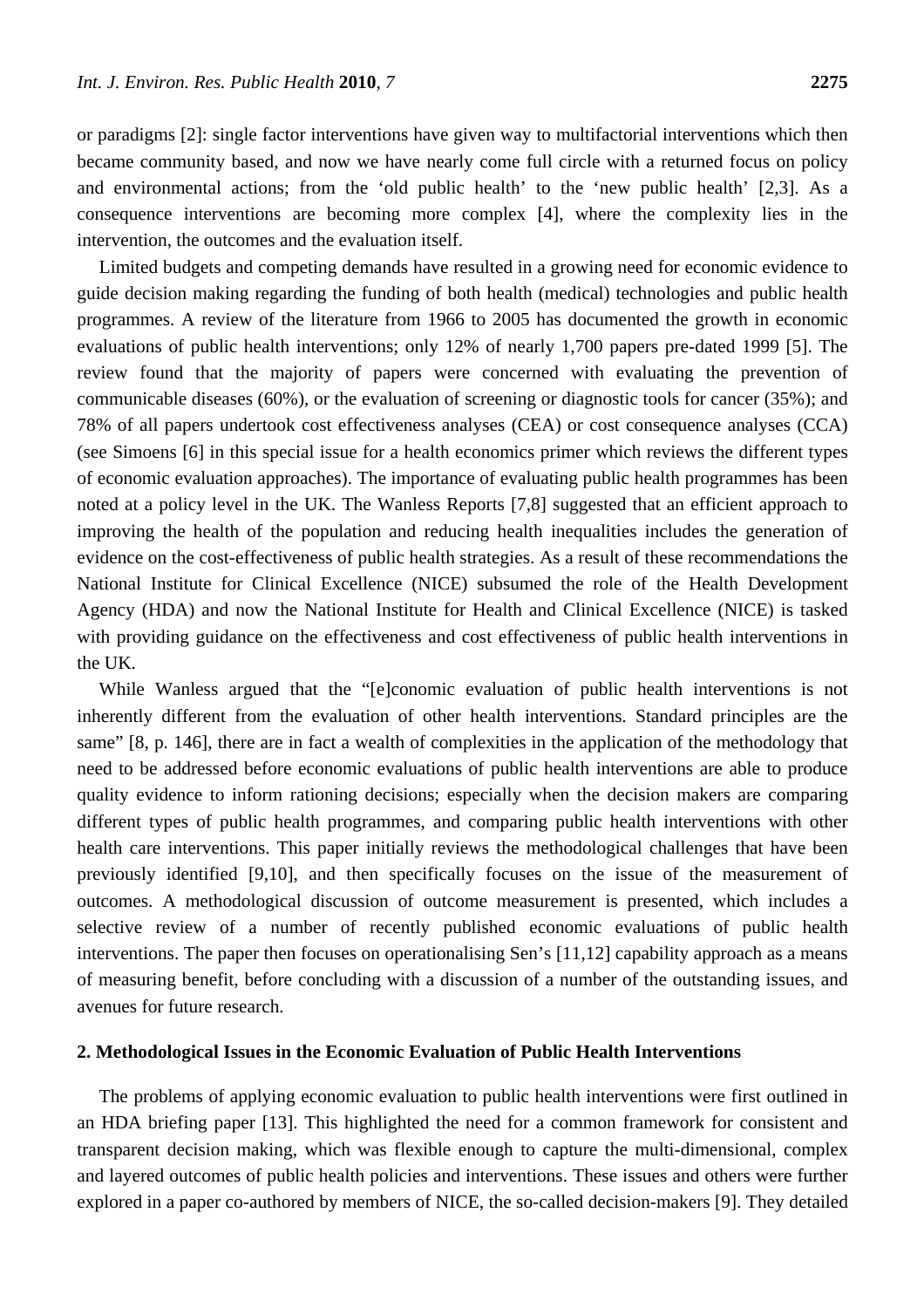the challenges of producing public health guidance under NICE's expanded remit. Seven issues were identified which were labeled as research priorities. These include:

- *Measuring benefit*, the use of quality adjusted life years (QALYs) (and EQ-5D) and the possible need for evaluations to have more than one outcome measure;
- *Public versus individual*, the role of individual choice in population based interventions, and how to account for any resulting externalities;
- *Equity versus efficiency*, public health programmes frequently target health inequalities, such that the issue of weighting outcomes may need to be addressed together with other distributional concerns;
- *Perspective*, in the NICE Reference Case [14] the perspective for public health evaluations has been broadened to include the public sector, this may lead to inconsistencies when making comparisons with clinical interventions;
- *Extrapolation*, what is the appropriate time horizon and how meaningful will such extrapolations be in the absence of robust evidence;
- *Quality of evidence*, the evidence base is weaker in public health, and controlled trials are often impossible;
- *Cost effectiveness threshold*, should the same threshold be applied to both clinical and public health interventions.

A more rigorous assessment of the issues of applying standard economic analysis techniques to public health evaluations has also been undertaken [10]. Weatherly and colleagues considered existing reviews of the literature, which included the Wanless Reports [7,8], and identified what they regard to be the main methodological challenges facing health economists in this area. These include:

- *Attribution of outcomes*, how best to obtain true estimates of effect, what can the existing literature offer by way of evidence, how can primary research generate quality evidence, and what is the appropriate time frame within which to measure success;
- *Measuring and valuing outcomes*, what can be measured *versus* what should be measured, the need for a more generic measure of wellbeing, and sector-specific generic measures of outcome, as well as greater consideration for alternative evaluation approaches;
- *Intersectoral costs and consequences*, quantifying the intersectoral impacts of public health interventions, assessment of a general equilibrium approach to the evaluation of public health interventions;
- *Equity considerations*, a need for heath inequality impact assessment and research on equity weighting.

Given these four areas they then undertook a review of the empirical literature in eleven public health domains (accidents, alcohol, ante natal and post natal visiting, drug use, HIV/AIDS, low birth weight, obesity and physical activity, sexually transmitted infections, smoking, teenage pregnancy and youth suicide prevention) and concluded that the published literature offers few insights and there is little in the way of best practice, suggesting more methodological research is required.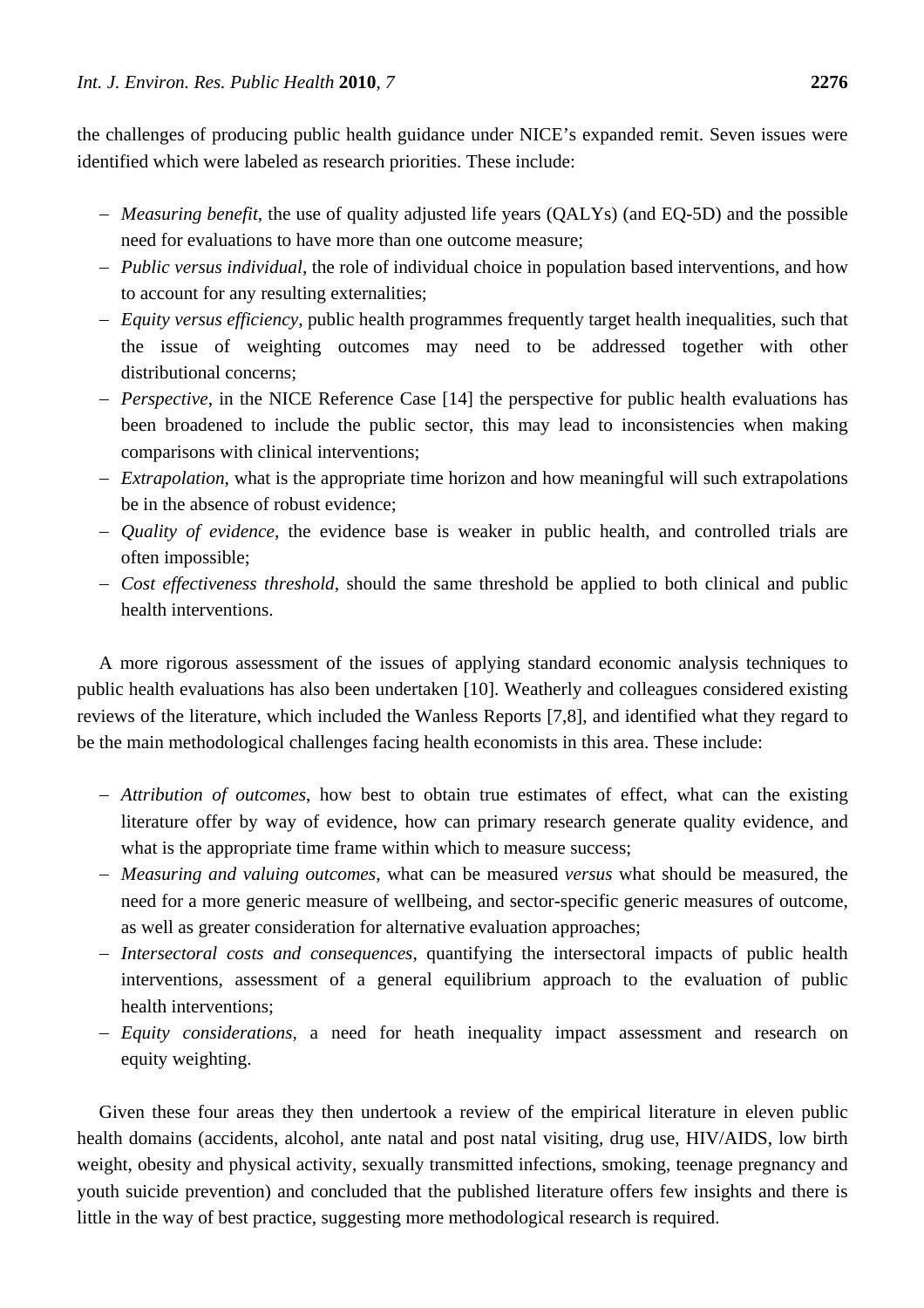In the rest of this paper we wish to focus on a single issue identified by both Chalkidou *et al.* [9] and Weatherly *et al.* [10] that of the measurement (and valuation) of benefits (outcomes). A number of the other issues have already been addressed in the literature, including work on systematic review methods [15], the implications of alternative perspectives [16,17], and the incorporation of equity considerations [18], as well as more general guidance on how to evaluate complex interventions [19,20].

#### **3. Outcome Measurement in Economic Evaluation**

Economists are often merely seen as experts on costing, but outcome measurement is a key issue in economic evaluation [21]. Outcome measures used in economic evaluations can generally be categorized as one of the following:

- *Condition specific*, for example episode free days, which would have different meanings for say asthma [22] and gastroesphageal reflux disease [23];
- *Morbidity*, clinical measures of, say, prevalence or events [24], generally expressed in natural units;
- *Generic health or quality of life*, such as the SF-36 [25] or Sickness Impact Profile [26];
- *Mortality*, so to estimate life years gained;
- *Preference based*, either generic like the EQ-5D [27] or SF-6D [28] or condition specific [29,30], which allow for the estimation of QALYs;
- *Monetary*, as measured in a contingent valuation exercise to elicit an individual's willingness-to-pay for an intervention [31].

The choice of outcome measure is very dependent on the research question being addressed (which includes the perspective employed) and the type of economic evaluation that is being undertaken. A CEA, where outcomes are expressed in natural units, remains a relatively common approach within health technology assessment, and this is also true for public health interventions. McDaid and Needle [5] found in their review that 57% of all published evaluations were CEAs, while Weatherly *et al.* [10] found in their more selective review that 36% of studies were CEAs. Some examples of published CEAs of public health interventions include evaluations of: targeted screening for cardiovascular disease which estimate the cost per case [32]; vaccination programmes which estimate the cost per hospitalization avoided [33]; surgical interventions for obesity which estimate the cost per pound lost [34]; and behavioral interventions for smoking cessation which estimate the cost per quitter [35]. An example of a more complex public health intervention is the recently published evaluation of an intervention for vulnerable families [36]. Here the authors estimated the cost per improvement in maternal sensitivity and cost per improvement in infant cooperativeness (components of the CARE Index).

While CEA are commonplace they are limited in that they can only inform decisions within individual disease or intervention areas. In order to facilitate comparisons across a range of topics, diseases and interventions, including both life saving and life enhancing interventions, a common generic outcome measure which incorporates the effects of both quality and quantity of life was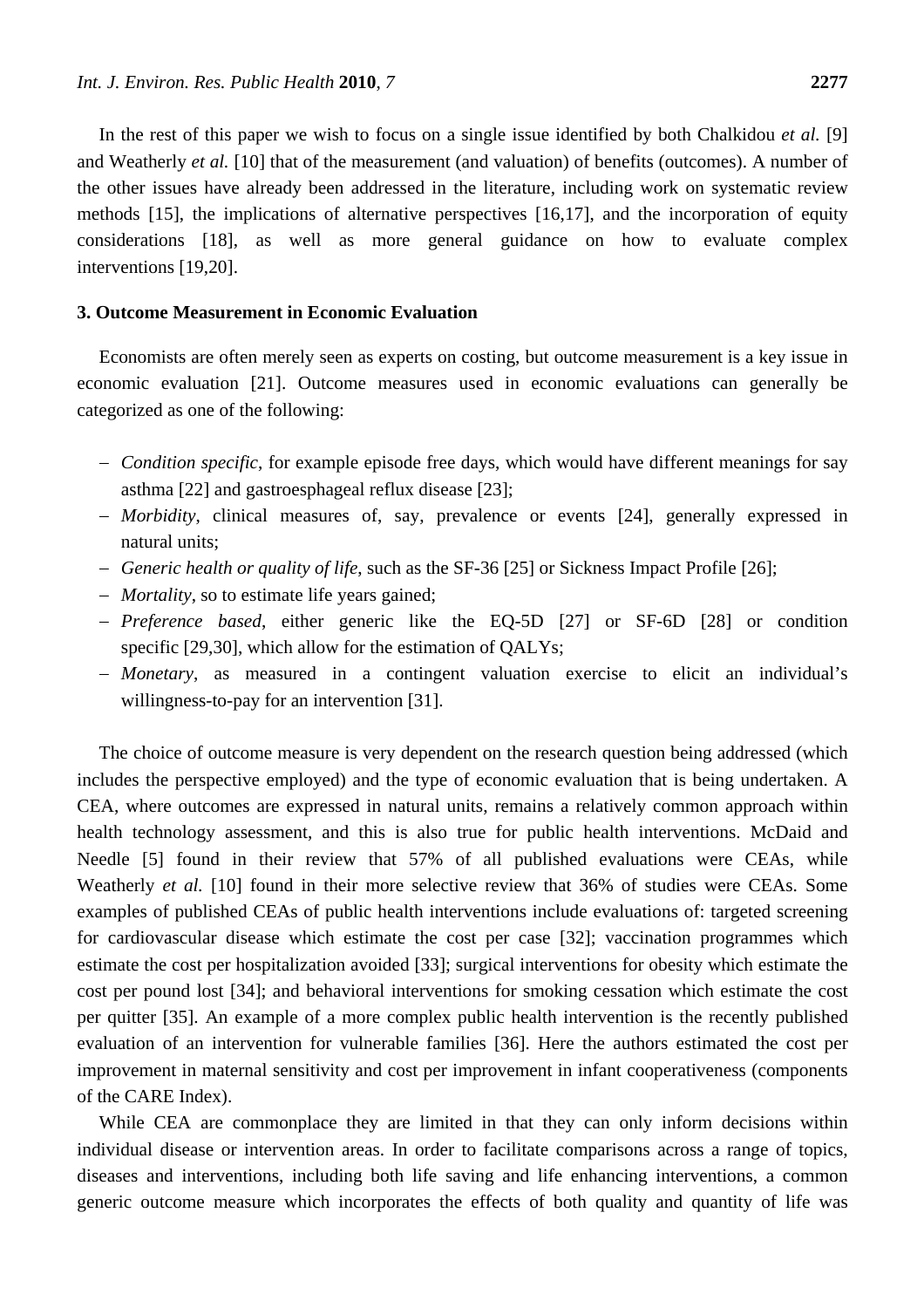developed. A QALY combines both mortality and morbidity measures of health by weighting a year of life by the quality of life (that is utility) experienced [37]. This quality adjustment explicitly involves an expression of preference which can be elicited by employing a range of preference elicitation techniques (like time-trade off or standard gamble [38]), but generally off the shelf instruments are used like the EQ-5D (a five dimension questionnaire) [27], or the more recent utility values extracted from the SF-36, using the SF-6D [39]. Once estimated QALYs are compared to costs in the form of an incremental cost effectiveness ratio (ICER) and comparisons across interventions and disease areas can be made using cost per QALY gained, thereby informing decisions as to whether an intervention can be considered value-for-money.

Some examples of published cost utility analyses (CUAs) of public health interventions include those that estimate the cost per QALY gained for diabetes screening [40], vaccination programmes [41], surgical interventions for obesity [42], and smoking cessation [35]. There are also CUAs that employ disability adjusted life years (DALYs) as an outcome measure, thereby estimating the cost per DALY saved [43], averted [44] or recovered [45].

QALYs (and suggested alternatives, such as the healthy year equivalent (HYEs) [46] and the saved young life equivalent (SAVE) [47]) are, however, not without their critics. As discussed above, one of the limitations is that they focus on health outcomes [48,49], and there is now a need to evaluate interventions that seek to improve an individual's quality of life beyond health. Many public health interventions seek to impact on broader aspects of quality of life, not just health, but also non-health outcomes such as empowerment, participation and crime. Therefore, QALYs and their associated quality of life measures like the EQ-5D or SF-6D are likely to underestimate the relative benefits of public health interventions when compared to health care interventions.

An alternative approach to valuing outcomes, which can potentially overcome this bias, and capture all benefits (both health and non-health) of interest is the contingent valuation method. Contingent valuation (CV) is a means by which outcomes are valued in monetary terms. The most common approach to eliciting monetary valuations is to use the willingness-to-pay (WTP) approach [31]. In its simplest form, individuals are asked how much they would be willing to pay to obtain the benefit of an intervention. If this monetary valuation is greater than the cost of providing the intervention, then a cost-benefit analysis (CBA) would suggest that the intervention is worthwhile. There are a number of practical and methodological problems with the CV approach [50], in particular there is a strong relationship between income and WTP, whereby those on low income provide low valuations. In the context of evaluating public health intervention this could be problematic, as many interventions are targeted at deprived individuals, such that the use of WTP could undervalue the true benefit. While, Kelly *et al.* [13] conclude that, at a societal level, CBA is the ideal method, as it permits tradeoffs across different sectors of the economy, they admit that there are problems with this approach, and they go on to suggest that within a pragmatic framework cost-consequence analysis (CCA) may be able to capture the layered outcomes of public health interventions. Note that few real world examples of CBA exist, indeed of the four studies that were initially identified as CBA in the review by Weatherley *et al.* [10] three were subsequently deemed to be CCAs and one was a CUA; although they did identify one study which elicited WTP values for a water fluoridation programme, but it did not estimate the costs of the programme [51].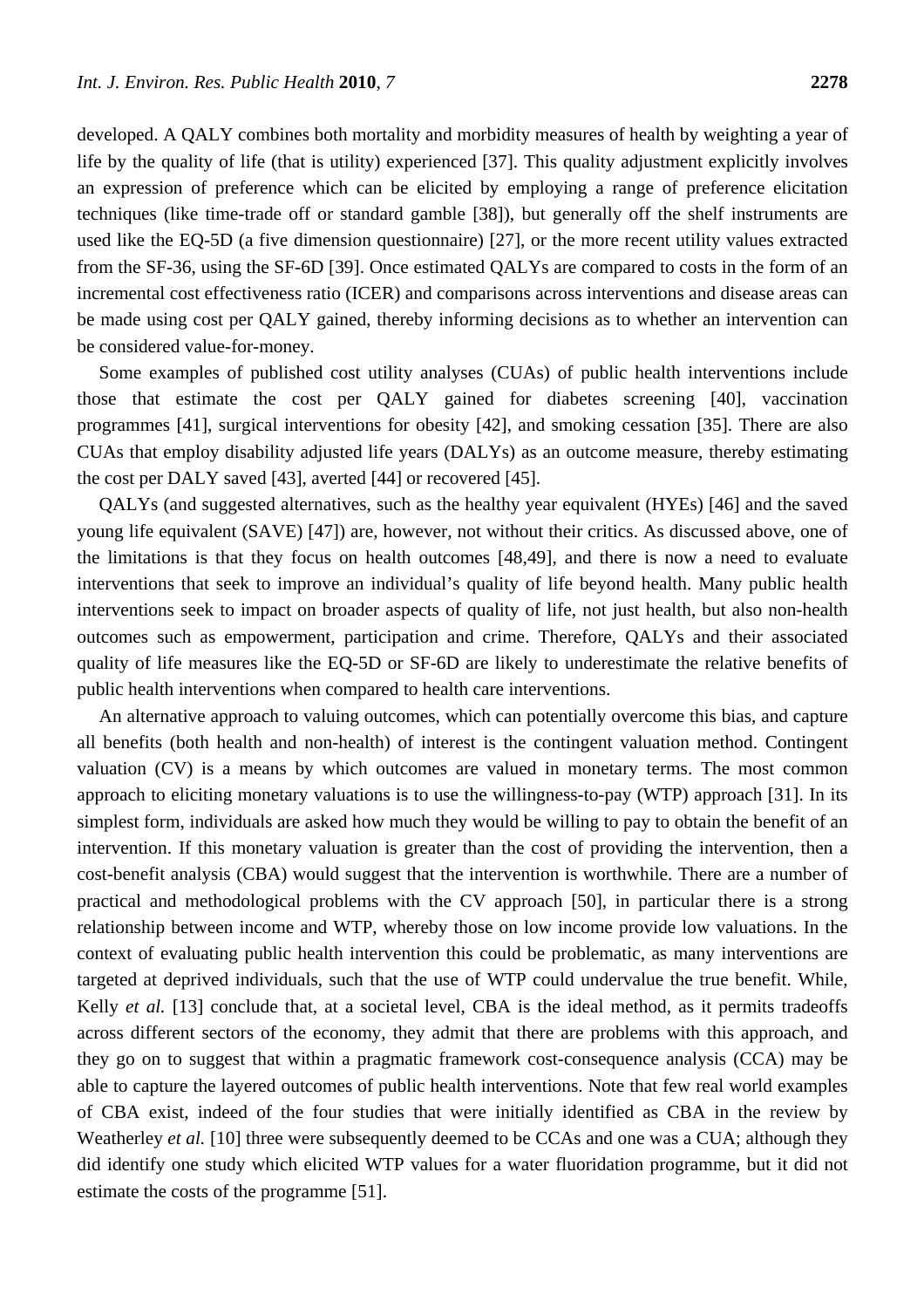A CCA [52], unlike the approaches described above, does not explicitly compare the costs of an intervention with its outcomes (thus is not an economic evaluation in the strict sense). Multiple outcomes are presented, often in a tabulated approach with costs, and while it cannot be used to rank interventions, it has been heralded as a better way to present (often confusing) economic information to decision makers [53]. CCA has been used previously to evaluate complex interventions where outcomes cannot easily be summarized in a single measure (see Byford and Sefton [54] for some examples).

Sen's capability approach [11,12] could provide a possible solution to the limitations discussed above, in that it expands the evaluation space to consider whether a programme enhances an individual's capability. While there is much (theoretical) discussion of the application of the 'capability approach' within the health economics (including economic evaluation) literature, there are few applications of the approach. We first review the approach as put forward by Sen and his supporters, before providing a discussion of the theoretical literature within the health economics/economic evaluation domain. We then provide a short discussion of the applied approaches to measuring so-called capability sets.

#### **4. The Capability Approach**

The capability approach, as put forward by Sen [11,12], suggests that wellbeing should be measured not according to what individuals actually do (functionings) but what they can do (capabilities).

"*Functionings* represent parts of the state of a person—in particular the various things that he or she manages to do or be in leading a life. The *capability* of a person reflects the alternative combinations of functionings the person can achieve, and from which he or she can choose one collection. The approach is based on a view of living as a combination of various 'doings and beings', with quality of life to be assessed in terms of the capability to achieve valuable functionings." [12, p. 31]

Comim neatly described the approach as "a framework for evaluating and assessing social arrangements, standards of living, inequality, poverty, justice, quality of life or wellbeing" [55, p. 162]. Of importance is the evaluation space; it diverges from narrow utility space, which is concerned with the pleasure obtained from the consumption on goods and services, and instead encapsulates an informational space, where evaluative judgments occur according to an individual's freedom. Therefore, Sen's approach is based on value judgments, which ultimately relate to an individual's capability set, and in this sense it can be described as 'extra-welfarist' [56-58].

The capability framework for evaluation is based on two distinctions, that between a person's agency goals and their own wellbeing (where agency goals refer to the notion that individuals may have objectives which relate to the well-being of others and to commitments entirely outside themselves [59]), and that between achievement (functioning) and the freedom to achieve (capabilities). Arguably one of the limitations of the approach is that "Sen has not specified how the various value judgments that inhere in his approach and are required in order for its practical use (whether at the micro or macro level) are to be made" [60, p. 3], as he believes that value selection and discrimination are an intrinsic part of the approach. Nussbaum [61], however, has identified what she regards as central human capabilities, and provides a list of ten capabilities: life; bodily health; bodily integrity; senses, imagination and thought; emotions; practical reason; affiliation; other species; play;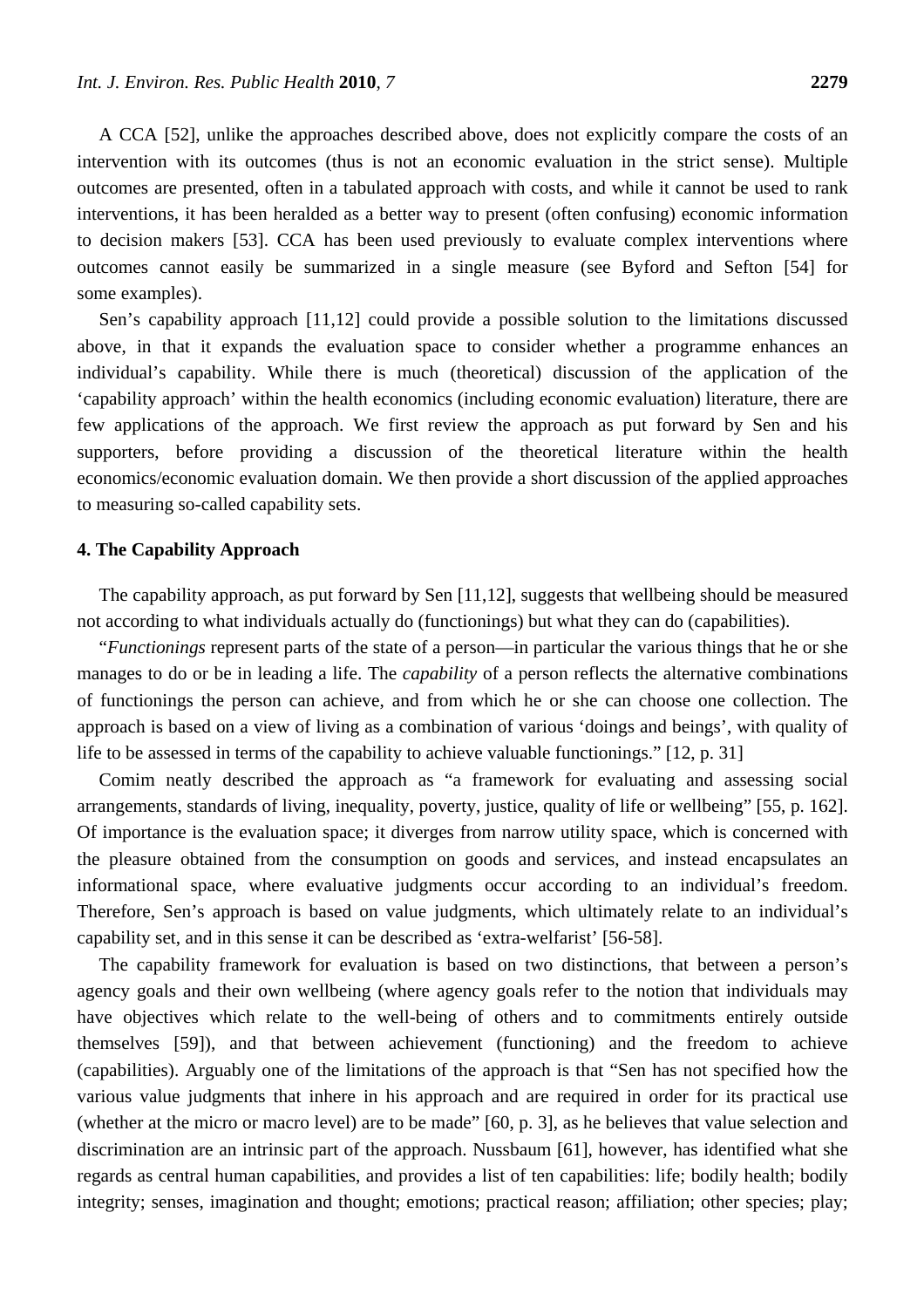and control over one's environment. Other prescriptive lists also exist, which have varying degrees of abstraction and generalization [62]. The existence of such lists are crucial in the evaluation of capability sets (that is the identification of freedoms) and the subsequent operationalisation of the approach (that is evaluating whether such freedoms are achievable).

#### *4.1. The Application of the Approach to Health Economics—Theoretical Literature*

The first insight to the significance that the capability approach might have within the health economics domain became apparent when Culyer [56] used Sen's theory to develop his own extra-welfarist perspective to economic evaluation (which provided some justification for using QALYs). This perspective, as discussed above, is limited in that it focuses on health, while Sen's capability approach is much broader. Furthermore, Culyer's approach is largely concerned with functionings (the achievement of health states) compared with Sen's ideas on the ability to function [63].

Anand has advanced the approach, first discussing the application of the approach to health care rationing and resource allocation [64,65] (including editing a special issue in *Social Science and Medicine* [66]) and more recently by attempting to operationalise the approach [67,68]. However, it was Cookson [69] who first explored the possibility of applying the approach to outcome measurement within economic evaluation. He suggests that there are three ways it could be used:

- (a) direct estimation and valuation of capability sets;
- (b) 'merging' preference-based measurements, such as willingness to pay, with capabilities;
- (c) re-interpreting the QALY approach.

Cookson dismisses the first approach as unfeasible at present, arguing that there is no agreed list of functionings, and that any movement from functionings to capabilities is problematic due to different preferences. While the second approach is also dismissed due to "the adaptive and constructed nature of individual preferences over time and under uncertainty" [69, p. 818]. Subsequently, Cookson proposes re-interpreting QALY data generated from a standardised instrument so that the re-interpreted data (the 'capability QALY', note others refer to this all encompassing concept as the 'super QALY') represents the value of an individual's capability set. He argues that responses to questions in generic health state valuation instruments can be taken to reflect the value of an unspecified capability set, because health affects an individual's freedom to choose non-health activities.

Anand [70] disputes Cookson's conjecture that capability measurement is not yet feasible. In particular he claims while early attempts to measure capability concluded that it was immeasurable, it is now much more feasible to measure capability (indeed the UN's Human Development Index has it's foundations within the capability approach). Anand identifies Nussbaum's list of ten domains as a good starting point, and then shows that many of these are well represented by questions in the British Household Panel Survey (BHPS), a large longitudinal survey extensively used by economists and social scientists alike [67,68].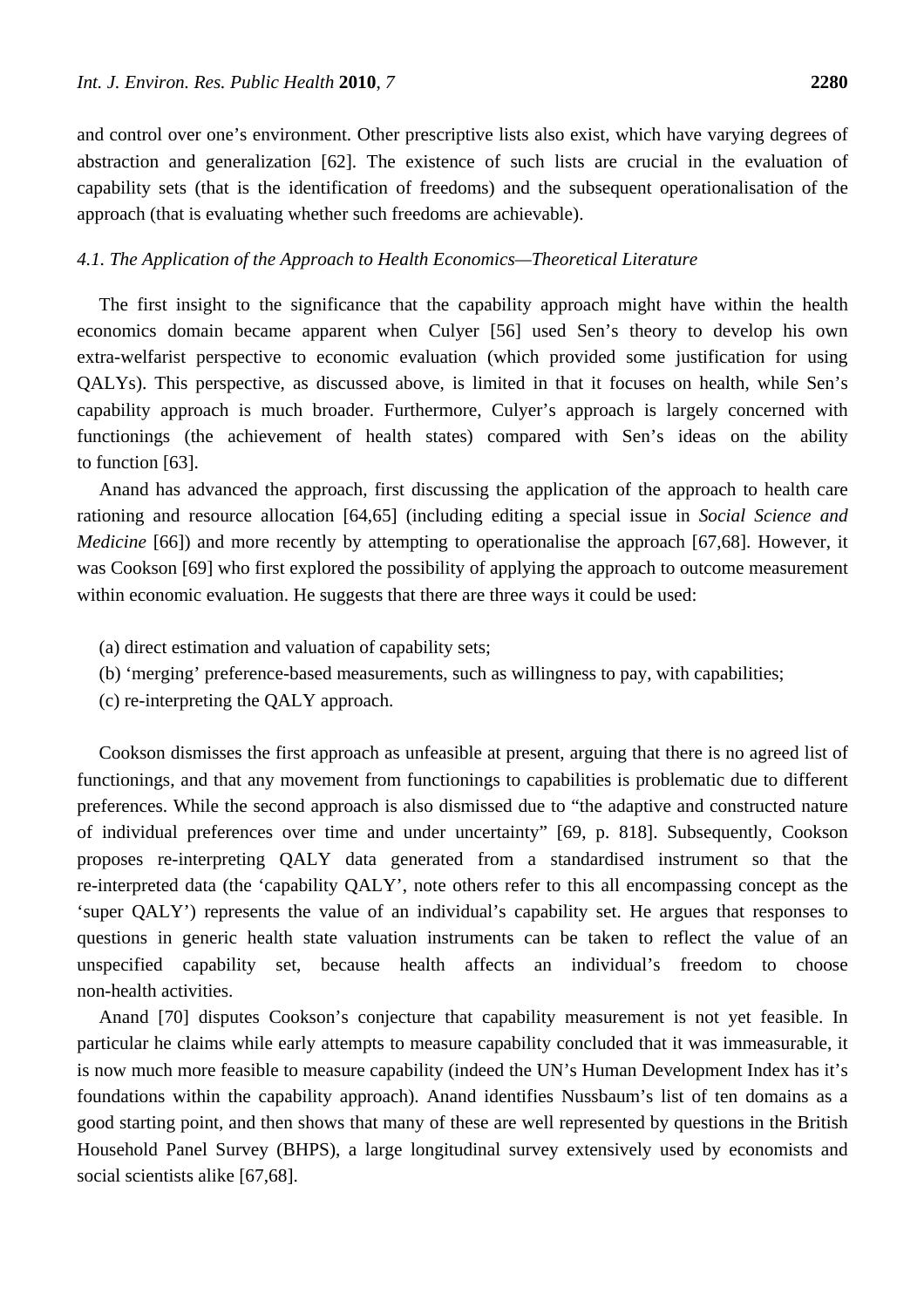Recently Coast *et al.* [63,71] have sought to reignite the debate surrounding the application of the capability approach within health economics. Whilst tracing the origins and impacts of extra-welfarism on health care policy, they discuss a number of the issues surrounding further integration and application of the approach for use in economic evaluation. They highlight the issue identified above, that the capability approach has a wider evaluative space, but also focus on the fact that extra-welfarist approaches seek to maximize health, whereas the capability approach is more concerned with issues of equity, distribution, and the equality of basic capabilities [72]. Thus, while we are presenting the capability approach as a means to overcoming the problems associated with measuring outcomes for public health, the approach could also provide a solution to addressing a number of the equity issues that have been raised [9,10].

#### *4.2. The Application of the Approach to (Health) Economics—Empirical Literature*

The literature on capabilities, whilst extensive, remains largely conceptual. Robeyns in a review of the literature in 2000 noted that "despite the fact that Sen published Commodities and Capabilities in 1985, the number of empirical applications is still quite limited" [73, p. 26] (see Kyklys and Robeyns [74] and Comim *et al.* [75] for more up-to-date reviews). Despite this there have been some empirical applications, the majority of which relate to poverty, development, social justice or gender inequality (see [74,76]), although there are a (growing) number in the health economics field.

As discussed above, Anand has sought to operationalise the approach by assessing capabilities using secondary data. He (and colleagues) exploited data from the BHPS and estimated the relationship between wellbeing and capability [67]. They concluded that secondary data sources can provide *some* information on capability. The incompleteness led them to consider other data sources and they subsequently developed further indicators, which are aligned within Nussbaum's list of ten capabilities [61]. These indicators were included in an internet survey, along with measures of wellbeing, and the indicators of capability were found to perform well in terms of being strong predictors of wellbeing [68]. The drawback of their approach, however, in terms of outcome measurement for economic evaluation is that there are over 60 indicators of capability, making its usability limited.

Further research sought to reduce and refine Anand's survey, so to provide a summary measure of capability which could be used when evaluating complex public health intervention [77]. The reduction and refinement of the questionnaire took place across a number of stages, using both qualitative (focus group discussions and in-depth interviews) and quantitative (secondary data analysis and primary data collection using postal surveys) approaches [78]. The final stage tested the validity of the questionnaire. The questionnaire was reduced from its original 65 questions to 18 specific capability items, which remain aligned with Nussbaum's list of central human capabilities. The finalised questionnaire, and a weighted index of capability (whereby each item was given the same weight), was found to be responsive to different groups of individuals (as categorised by age, gender and deprivation), and measure something additional to health and wellbeing (as measured by the EQ-5D and a global QoL scale, respectively), although was still highly correlated with these measures. This research shows the potential to operationalise the capability approach, despite Cookson's reservations [69]. However, one drawback was that a preference based index was not developed (that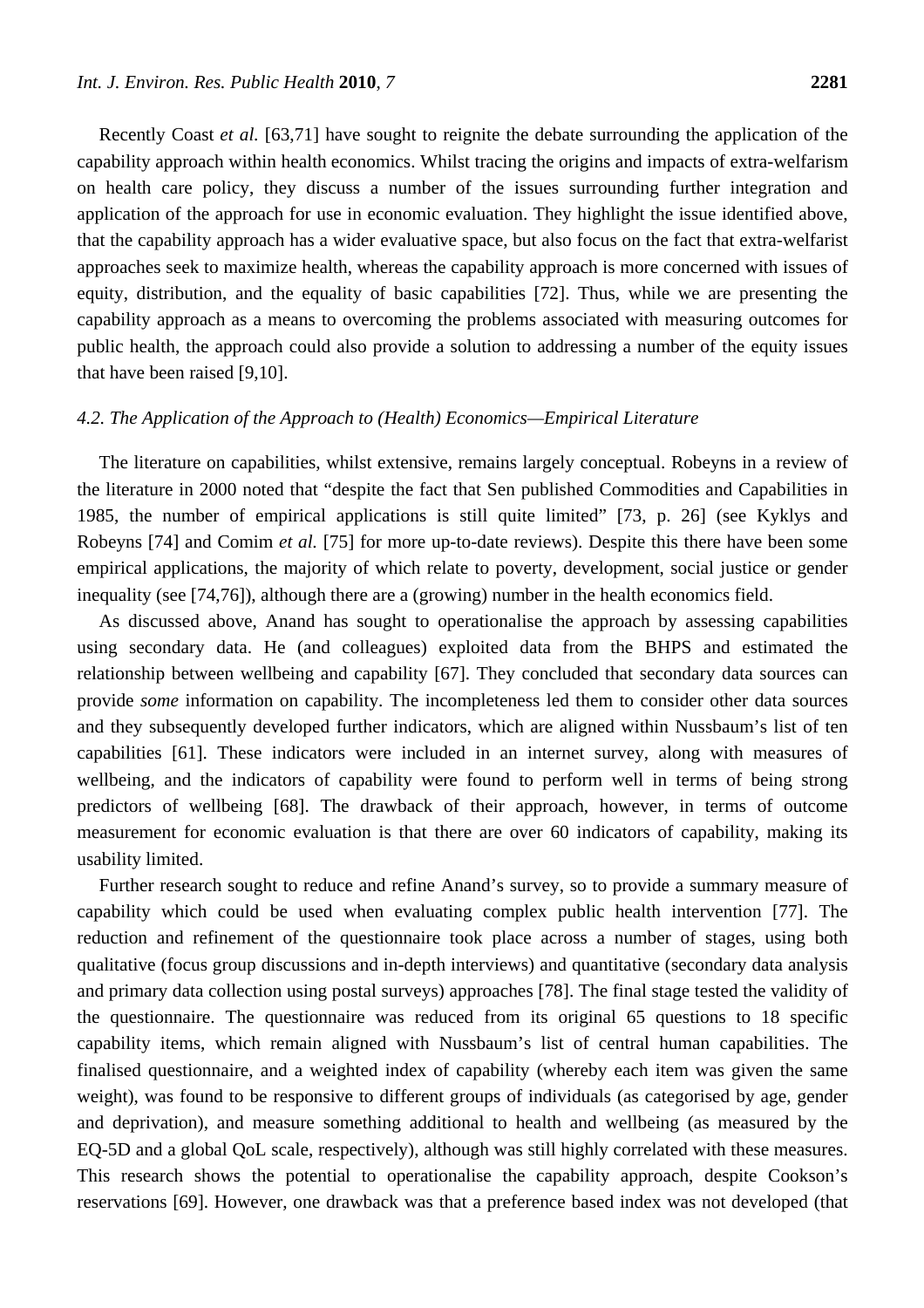is one that represents trade-offs and choices across the capability set), as it was deemed beyond the scope of the project; this is however wholly possible, and other researchers have successfully developed a preference based index.

Coast and colleagues have developed an index of capability specifically for use in the elderly [79-81]. While eliciting attributes for a generic quality of life measure for older people (by interpreting in-depth qualitative interviews), a similarity became apparent between the resulting attributes (attachment, role, enjoyment, security and control) and Sen's capability approach. The attributes were valued using best-worst scaling within a discrete choice framework [82]; and were combined to form an index, whereby 0 represents a state of no capability and 1 is a state of full capability. Their approach has many merits, especially their choice of valuation technique, but it is limited in its generalisability beyond the elderly. The research team has since been funded to undertake a similar exercise with a broader scope, and they are now seeking to measure capabilities in the general adult population [83].

Other health economists have used the approach to assess the quality of life of sufferers of chronic pain [84]. This project used a multi-attribute value method [85] to scale the levels within functionings and quantify trade-offs between capabilities [86]. Within the broader area of health (but not specifically health economics), there have been a number of papers which have also attempted to estimate capability. In particular, disability appears to readily lend itself to the capability approach [87], and there have been attempts to estimate the additional income needed by a disabled person to reach the wellbeing of a non-disabled person [88,89].

## *4.3. Outstanding Issues With Regard to Operationalising the Approach for Use in Economic Evaluations*

A fundamental issue with operationalising the capability approach for use in economic evaluations is the need to develop a preference based measure, such that it reflects the relative value placed on the various dimensions and components of capability. However, the method by which values should be elicited remains unclear [80]. Cookson [69] dismissed the valuation of capability sets as unfeasible, citing Sen [11,90] who rejects the use of either choices or desires to value capabilities, and instead suggested that perhaps views on value judgements be elicited instead. Coast and colleagues [80] argue that their best-worst scaling approach, because respondents are asked to only specify the attribute levels which they think are the best and worst, elicits 'values' (as Cookson suggests) rather than 'choices', because the elicitation exercise does not ask individuals to risk or sacrifice, as would be the case in a standard gamble or time trade-off exercise, respectively.

There has been some research comparing cardinal valuation methods which elicit the degree of preference (as is the case with standard gamble, time tradeoff and visual analogue scale methods) to ordinal methods which elicit information on the ordering of preference using conventional Discrete Choice Experiment (DCE) models [91] and best-worst scaling approaches [92]. DCEs were found to have a number of practical advantages, including the fact that less abstract reasoning is required on the part of the respondents (compared to time tradeoff and standard gamble exercises); but due to their ordinal nature the elicited values require rescaling, that is they need to be anchored. To produce a measure which can be used to weight length of life (as is the case with QALYs) [93] and allow for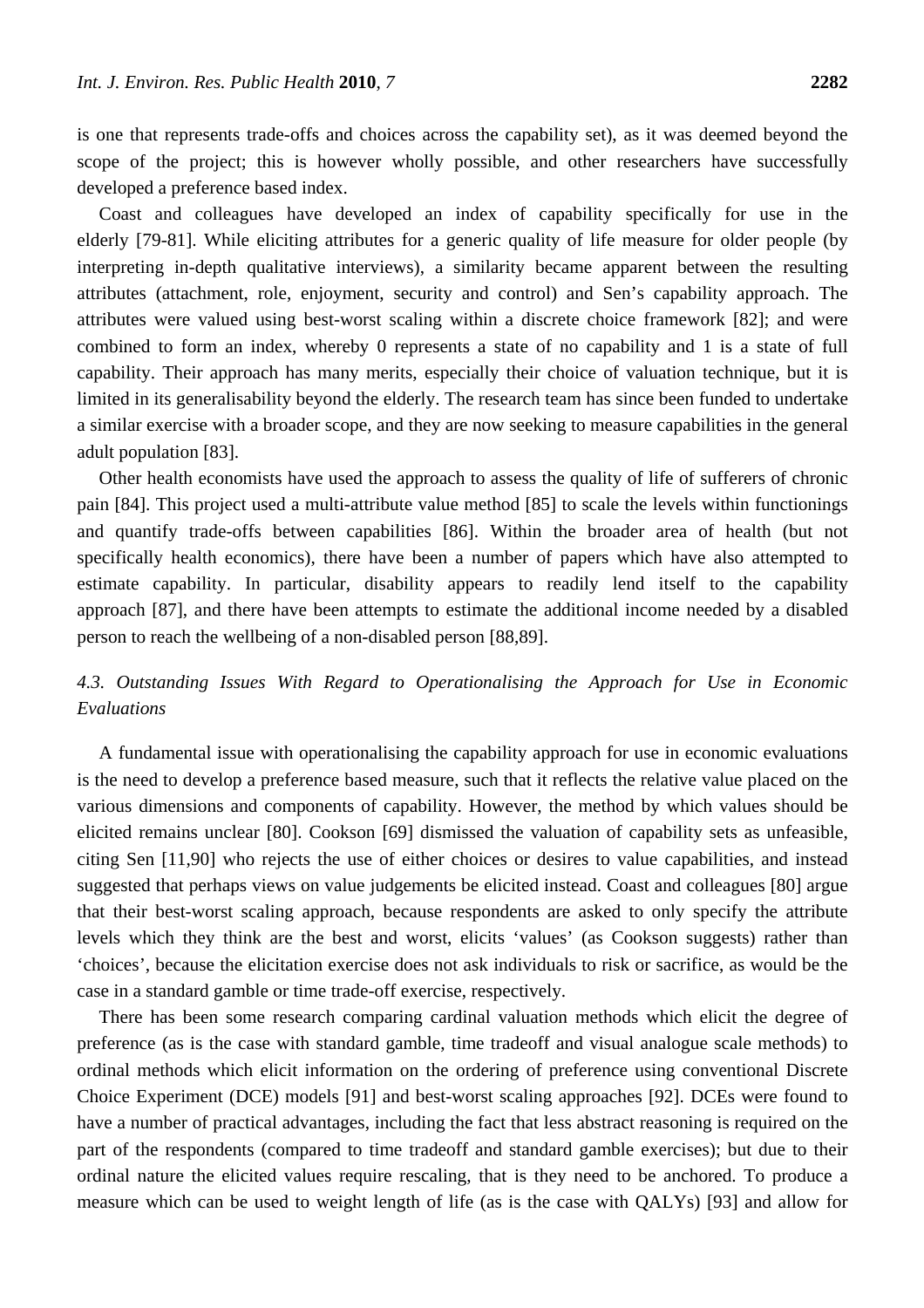interpersonal comparisons [94], it is necessary that the scale is anchored at zero which is dead, with full health being one. While Ratcliffe and colleagues [91] show that it is possible to undertake such rescaling using rank and DCE data for a condition-specific health measure, within the context of the capability approach there is a further unresolved issue. Although it is generally accepted that the absence of health is the same as the absence of life (that is it is appropriate that dead be given a value of zero), there has been little debate about whether the absence of capability is the same as the absence of life; but if a capability index is to be used in a similar manner to a QALY such a discussion is required. Notably, Coast *et al.* [80] take a philosophical approach where the absence of capability is given a value of zero, thereby avoiding the need to value death.

Adaptation, where individuals may not recognise their own lack of wellbeing because they have adapted to their situation, is also an issue when undertaking a preference based valuation. This is despite the fact that Sen used the issue of adaptation as the basis for, rejecting utilitarian approaches which seek to value wellbeing and, replacing utility with an informational space based on functionings [90]. Adaptation is an issue when using the public to value hypothetical health states as the valuation often reflects the initial shock response, rather than the long term (patient) experience; this means that the general public often give lower values compared to patients who may have adapted [95]. The measurement of preferences for different capability states could also suffer from similar adaptation issues (with the additional issue of functioning in one domain potentially over compensating for a lack of capability in another). Burchardt [59] has shown that agency goals are adaptive, and that an assessment of inequality based on agency goals may be bias because of lower aspirations (when setting goals), and therefore greater success in achieving goals. One solution to adaptation that Sen has advocated is using an expert-centred approach; such that in the public health context, public health professionals or policy makers would be used to provide values for different capability states [71]. This is entirely plausible but conflicts with the current movement towards patient and public involvement in decision making.

### **5. Conclusion**

The need to undertake economic evaluations across a wider range of interventions, which encompass both health and non-health outcomes, requires an alternative to the conventional cost per QALY gained approach. Sen's capability approach, although theoretically challenging, could provide a possible solution.

The benefits of using the capability approach are numerous. It offers a much richer set of dimensions for evaluation, which given the nature of public health and social interventions, with their many and complex outcomes, makes the approach ideal for capturing all these outcomes, rather than focusing solely on health status. The equitable underpinnings of the approach are also appropriate for use with public health interventions which often involve reducing inequalities across groups (namely improving deprivation) as an overriding aim.

To operationalise the approach for use in economic evaluations, it is necessary to generate an index whereby an individual's capability (or capability set) is described by a single composite number. This involves a number of challenges. Key among these is the need to identify a legitimate capability space and then to accurately measure relative preferences for each capability. Indices, and preference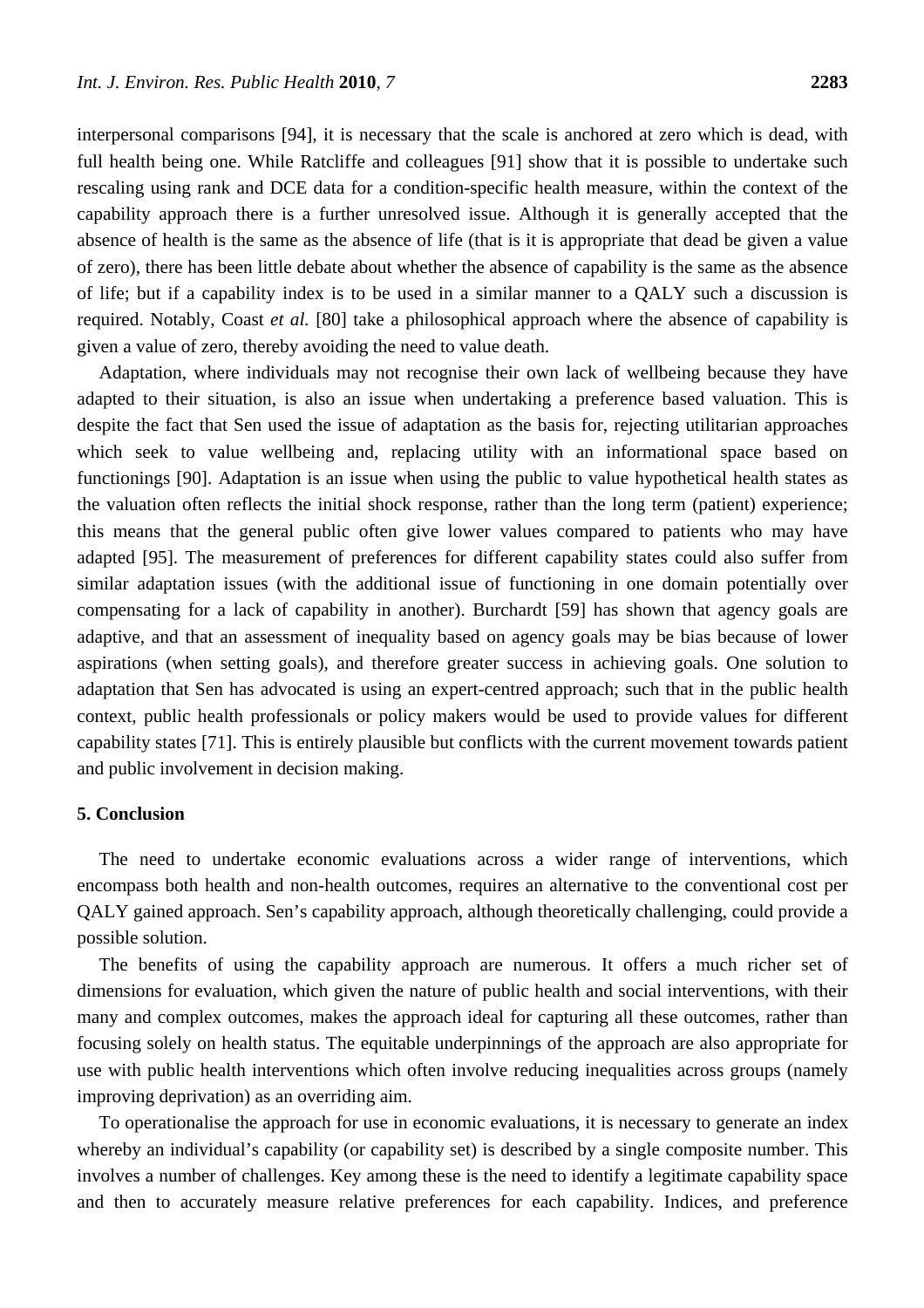measurement more generally, raise the issues of which valuation technique to use, whether and how to anchor the index, and how to control for adaptation.

Future research will contribute to the removal of many of the conceptual challenges; however, in the long run a potential institutional barrier to the adoption of a capability approach is that the QALY-based extra-welfarist approach is now the norm in health economics. For instance, within the UK NICE has a clear recommendation that QALYs should be used as the reference case, and research on methods for cost effectiveness analysis (as opposed to outcomes research) continues to grow. Although there are a number of alternative approaches (experienced utility [96] and happiness/life satisfaction/wellbeing [97,98]) which provide possible competition if support for the extra-welfarist approach was to waiver, the capability approach would appear to have strength as a means of measuring the effectiveness (and thus cost effectiveness) of public health interventions.

#### **Acknowledgements**

The authors wish to acknowledge funding from the Glasgow Centre for Population Health.

#### **References**

- 1. Rychetnik, L.; Frommer, M.; Hawe, P.; Shiell, A. Criteria for evaluating evidence on public health interventions. *J. Epidemiol. Community Health* **2002**, *56*, 119-127.
- 2. Eriksson, C. Learning and knowledge-production for public health: a review of approaches to evidence-based public health. *Scand. J. Public Health* **2000**, *28*, 298-308.
- 3. Beaglehole, R. *Global Public Health: A New Era*; Oxford University Press: Oxford, UK, 2003.
- 4. Campbell, M.; Fitzpatrick, R.; Haines, A.; Kinmonth, A.L.; Sandercock, P.; Spiegelhalter, D.; Tyrer, P. Framework for design and evaluation of complex interventions to improve health. *Br. Med. J.* **2000**, *321*, 694-696.
- 5. McDaid, D.; Needle, J. What use has been made of economic evaluation in public health? A systematic review of the literature. In *Future Public Health: Burdens, Challenges and Opportunities*; Dawson, S., Morris, Z.S., Eds.; Palgrave Macmillan: Basingstoke, UK, 2009; pp. 248-264.
- 6. Simoens, S. Health economic assessment: a methodological primer. *Int. J. Environ. Res. Public Health* **2009**, *6*, 2950-2966.
- 7. Wanless, D. *Securing Our Future Health: Taking a Long-Term View: Final Report*; HM Treasury: London, UK, 2002.
- 8. Wanless, D. *Securing Good Health for the Whole Population: Final Report*; HMSO: Norwich, UK, 2004.
- 9. Chalkidou, K.; Culyer, A.; Naidoo, B.; Littlejohns, P. Cost-effective public health guidance: Asking questions from the decision-maker's viewpoint. *Health Econ.* **2008**, *17*, 441-448.
- 10. Weatherly, H.; Drummond, M.; Claxton, K.; Cookson, R.; Ferguson, B.; Godfrey, C.; Rice, N.; Sculpher, M.; Sowden, A. Methods for assessing the cost-effectiveness of public health interventions: Key challenges and recommendations. *Health Policy* **2009**, *93*, 85-92.
- 11. Sen, A. *Commodities and Capabilities*; Elsevier: New York, NY, USA, 1985.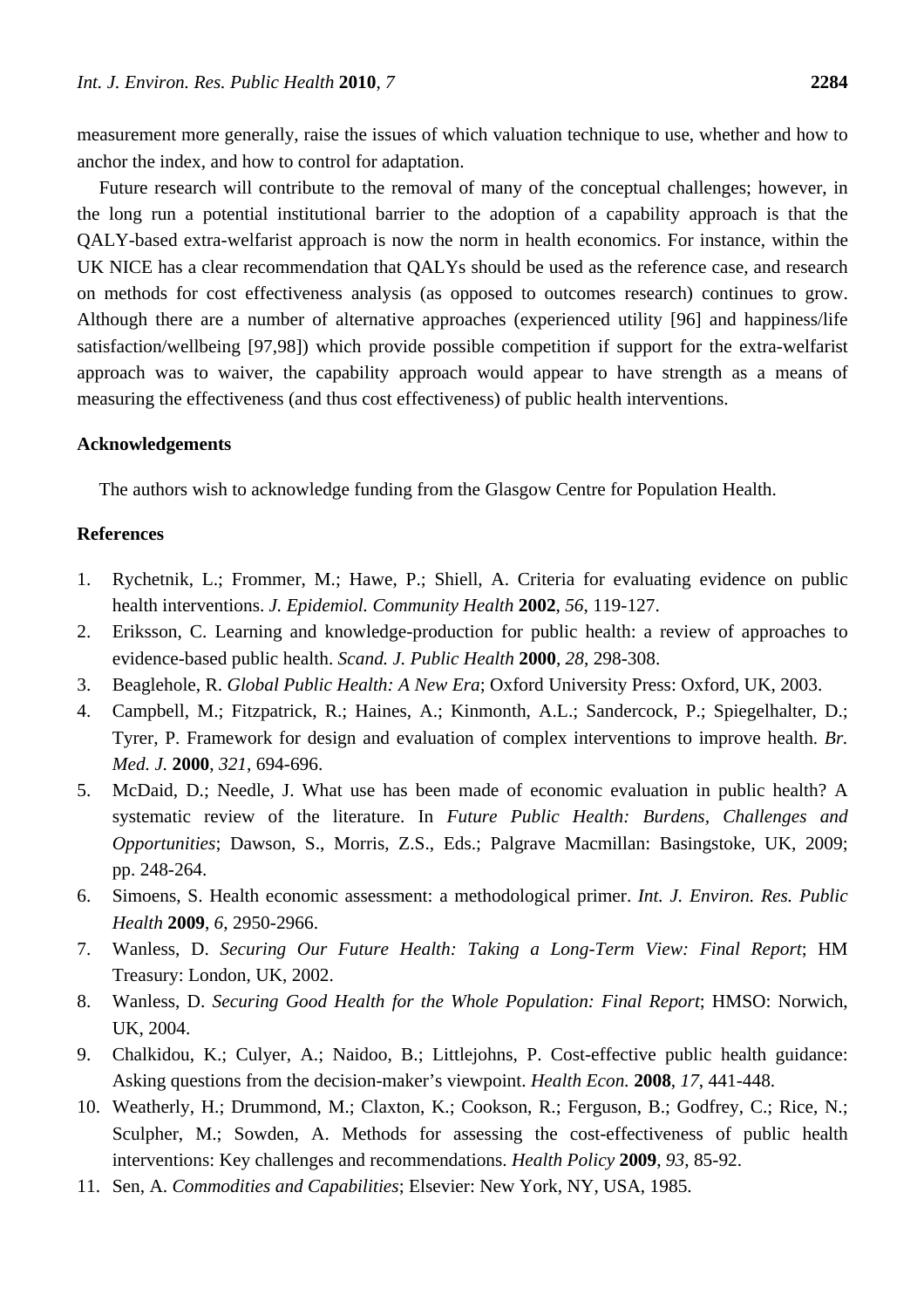- 12. Sen, A.; Nussbaum, M.C.; Sen, A. Capability and well-being. In *The Quality Life*; Claredon Press: Oxford, UK, 1993; pp. 30-54.
- 13. Kelly, M.P.; McDaid, D.; Ludbrook, A.; Powell, J. *Economic Appraisal Public Health Interventions. Briefing Paper*; Health Development Agency: London, UK, 2005.
- 14. NICE. *Guide to the Methods of Technology Appraisal*; National Institute for Health and Clinical Excellence: London, UK, 2004. Available online: http://www.nice.org.uk/niceMedia/pdf/ TAP\_Methods.pdf (accessed on 25 November 2009).
- 15. Shemilt, I.; Mugford, M.; Drummond, M.; Eisenstein, E.; Mallender, J.; McDaid, D.; Vale, L.; Walker, D. Economics methods in Cochrane systematic reviews of health promotion and public health related interventions. *BMC Med. Res. Methodol.* **2006**, *6*, 55.
- 16. Claxton, K.; Walker, S.; Palmer, S.; Sculpher, M. *Appropriate Perspectives for Health Care Decisions*; CHE Research Paper 54; Centre for Health Economics, University of York: York, UK, 2010.
- 17. Drummond, M.; Weatherly, H.; Ferguson, B. Economic evaluation of health interventions. *Br. Med. J.* **2008**, *337*, a1204.
- 18. Cookson, R.; Drummond, M.; Weatherly, H. Explicit incorporation of equity considerations into economic evaluation of public health interventions. *Health Econ. Policy Law* **2009**, *4*, 231-245.
- 19. Craig, P.; Dieppe, P.; Macintyre, S.; Mitchie, S.; Nazareth, I.; Petticrew, M. Developing and evaluating complex interventions: the new Medical Research Council guidance. *Br. Med. J.* **2008**, *337*, a1655.
- 20. Shiell, A.; Hawe, P.; Gold, L. Complex interventions or complex systems? Implications for health economic evaluation. *Br. Med. J.* **2008**, *336*, 1281-1283.
- 21. Johannesson, M.; Jonsson, B.; Karlsson, G. Outcome measurement in economic evaluation. *Health Econ.* **1996**, *5*, 279-296.
- 22. Sculpher, M.J.; Buxton, M.J. The episode-free day as a composite measure of effectiveness: an illustrative economic evaluation of formoterol *versus* salbutamol in asthma therapy. *Pharmacoeconomics* **1993**, *4*, 345-352.
- 23. Briggs, A.H.; Goeree, R.; Blackhouse, G.; O'Brien, B.J. Probabilistic analysis of cost-effectiveness models: choosing between treatment strategies for gastroesophageal reflux disease. *Med. Decis. Making* **2002**, *22*, 290-308.
- 24. Mihaylova, B.; Briggs, A.; Armitage, J.; Parish, S.; Gray, A.; Collins, R.; Heart Protection Study Collaboration Cost-effectiveness of simvastatin in people at different levels of vascular disease risk: economic analysis of a randomised trial in 20536 individuals. *Lancet* **2005**, *365*, 1779-1785.
- 25. Ware, J.E., Jr.; Sherbourne, C.D. The MOS 36-item short-form health survey (SF-36). I. Conceptual framework and item selection. *Med. Care* **1992**, *30*, 473-483.
- 26. Gilson, B.S.; Gilson, J.S.; Bergner, M.; Bobbitt, R.A.; Kressel, S.; Pollard, W.E.; Vesselago, M. Sickness impact profile—development of an outcome measure of health-care. *American J. Public Health* **1975**, *65*, 1304-1310.
- 27. Brooks, R. EuroQol: The current state of play. *Health Policy* **1996**, *37*, 53-72.
- 28. Brazier, J.; Usherwood, T.; Harper, R.; Thomas, K. Deriving a preference-based single index from the UK SF-36 Health Survey. *J. Clin. Epidemiol.* **1998**, *51*, 1115-1128.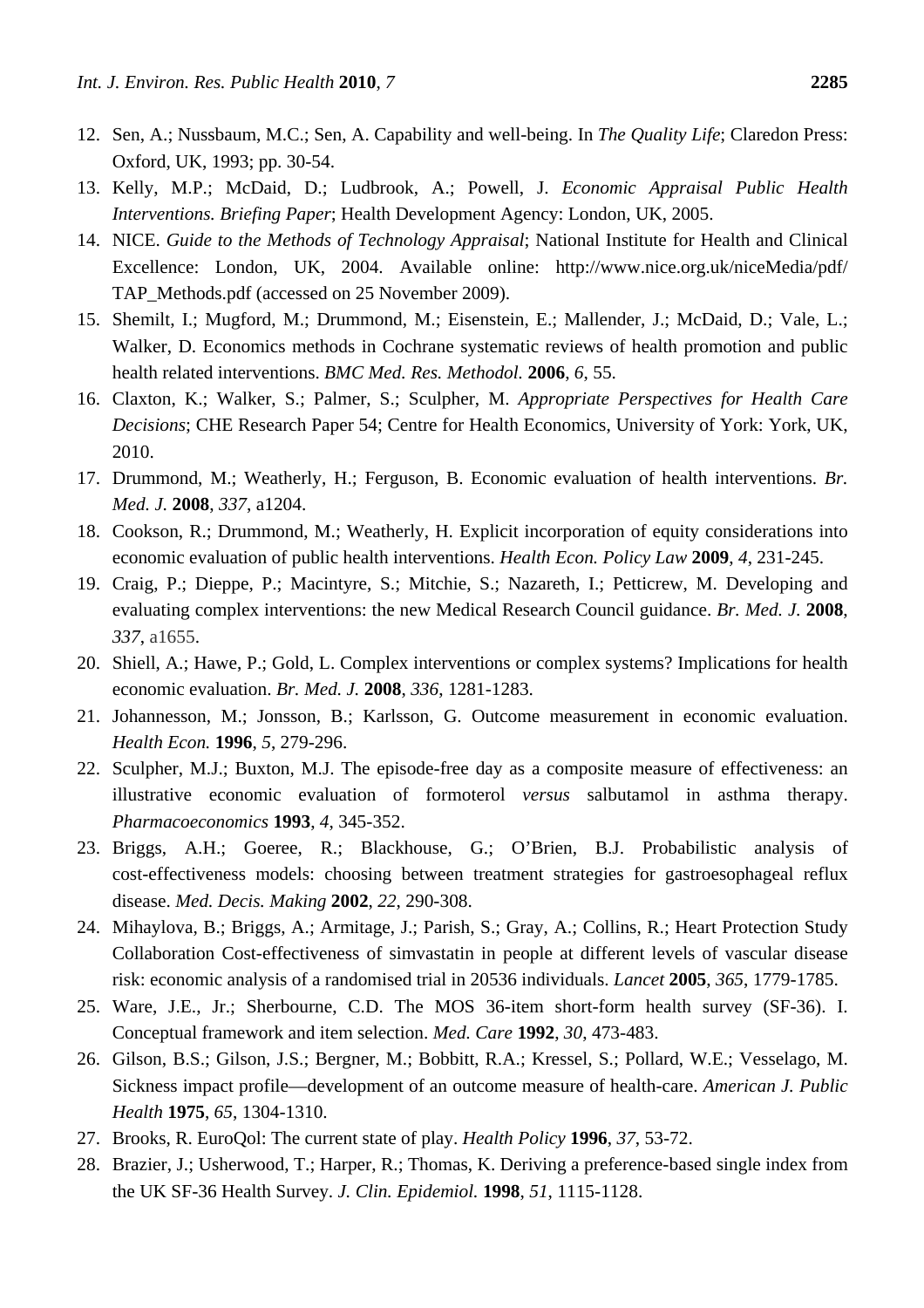- 29. Brazier, J.; Czoski-Murray, C.; Roberts, J.; Brown, M.; Symonds, T.; Kelleher, C. Estimation of a preference-based index from a condition-specific measure: The King's Health Questionnaire. *Med. Decis. Making* **2008**, *28*, 113-126.
- 30. Stolk, E.A.; Busschbach, J.J.V. Validity and feasibility of the use of condition-specific outcome measures in economic evaluation. *Qual. Life Res.* **2003**, *12*, 363-371.
- 31. Donaldson, C. Willingness to pay for publicly-provided goods. A possible measure of benefit? *J. Health Econ.* **1990**, *9*, 103-118.
- 32. Lawson, K.D.; Fenwick, E.A.L.; Pell, A.C.H.; Pell, J.P. Comparison of mass and targeted screening strategies for cardiovascular risk: simulation of the effectiveness, cost-effectiveness and coverage using a cross-sectional survey of 3921 people. *Heart* **2010**, *96*, 208-212.
- 33. Lorgelly, P.K.; Joshi, D.; Gomara, M.I.; Gray, J.; Mugford, M. Exploring the cost effectiveness of an immunization programme for rotavirus gastroenteritis in the United Kingdom. *Epidemiol. Infect.* **2008**, *136*, 44-55.
- 34. Goldfield, G.S.; Epstein, L.H.; Kilanowski, C.K.; Paluch, R.A.; Kogut-Bossler, B. Cost-effectiveness of group and mixed family-based treatment for childhood obesity. *Int. J. Obes.*  **2001**, *25*, 1843-1849.
- 35. Boyd, K.A.; Briggs, A.H. Cost-effectiveness of pharmacy and group behavioural support smoking cessation services in Glasgow. *Addiction* **2009**, *104*, 317-325.
- 36. McIntosh, E.; Barlow, J.; Davis, H.; Stewart-Brown, S. Economic evaluation of an intensive home visiting programme for vulnerable families: a cost-effectiveness analysis of a public health intervention. *J. Public Health* **2009**, *31*, 423-433.
- 37. Williams, A. Economics of coronary artery bypass grafting. *Br. Med. J.* **1985**, *291*, 326-329.
- 38. Torrance, G.W. Social preferences for health states—empirical evaluation of 3 measurement techniques. *Socioecon. Plann. Sci.* **1976**, *10*, 129-136.
- 39. Brazier, J.; Usherwood, T.; Harper, R.; Thomas, K. Deriving a preference-based single index from the UK SF-36 Health Survey. *J. Clin. Epidemiol.* **1998**, *51*, 1115-1128.
- 40. CDC Diabetes Cost-Effectiveness Study Group The cost-effectiveness of screening for type 2 diabetes. *JAMA* **1998**, *280*, 1757-1763.
- 41. Jit, M.; Edmunds, W.J. Evaluating rotavirus vaccination in England and Wales—Part II. The potential cost-effectiveness of vaccination. *Vaccine* **2007**, *25*, 3971-3979.
- 42. Fang, J. The cost-effectiveness of bariatric surgery. *Am. J. Gastroenterol.* **2003**, *98*, 2097-2098.
- 43. Stone, C.A.; Carter, R.C.; Vos, T.; John, J.S. Colorectal cancer screening in Australia: an economic evaluation of a potential biennial screening program using faecal occult blood tests. *Aust. N. Z. J. Public Health* **2004**, *28*, 273-282.
- 44. Kim, S.Y.; Goldie, S.J.; Salomon, J.A. Cost-effectiveness of Rotavirus vaccination in Vietnam. *BMC Public Health* **2009**, *9*, 29.
- 45. Cadilhac, D.A.; Carter, R.C.; Thrift, A.G.; Dewey, H.M. Why invest in a national public health program for stroke? An example using Australian data to estimate the potential benefits and cost implications. *Health Policy* **2007**, *83*, 287-294.
- 46. Gafni, A.; Birch, S.; Mehrez, A. Economics, health and health economics: HYEs (healthy-years equivalent) *versus* QALYs (quality-adjusted live-year). *J. Health Econ.* **1993**, *12*, 325-339.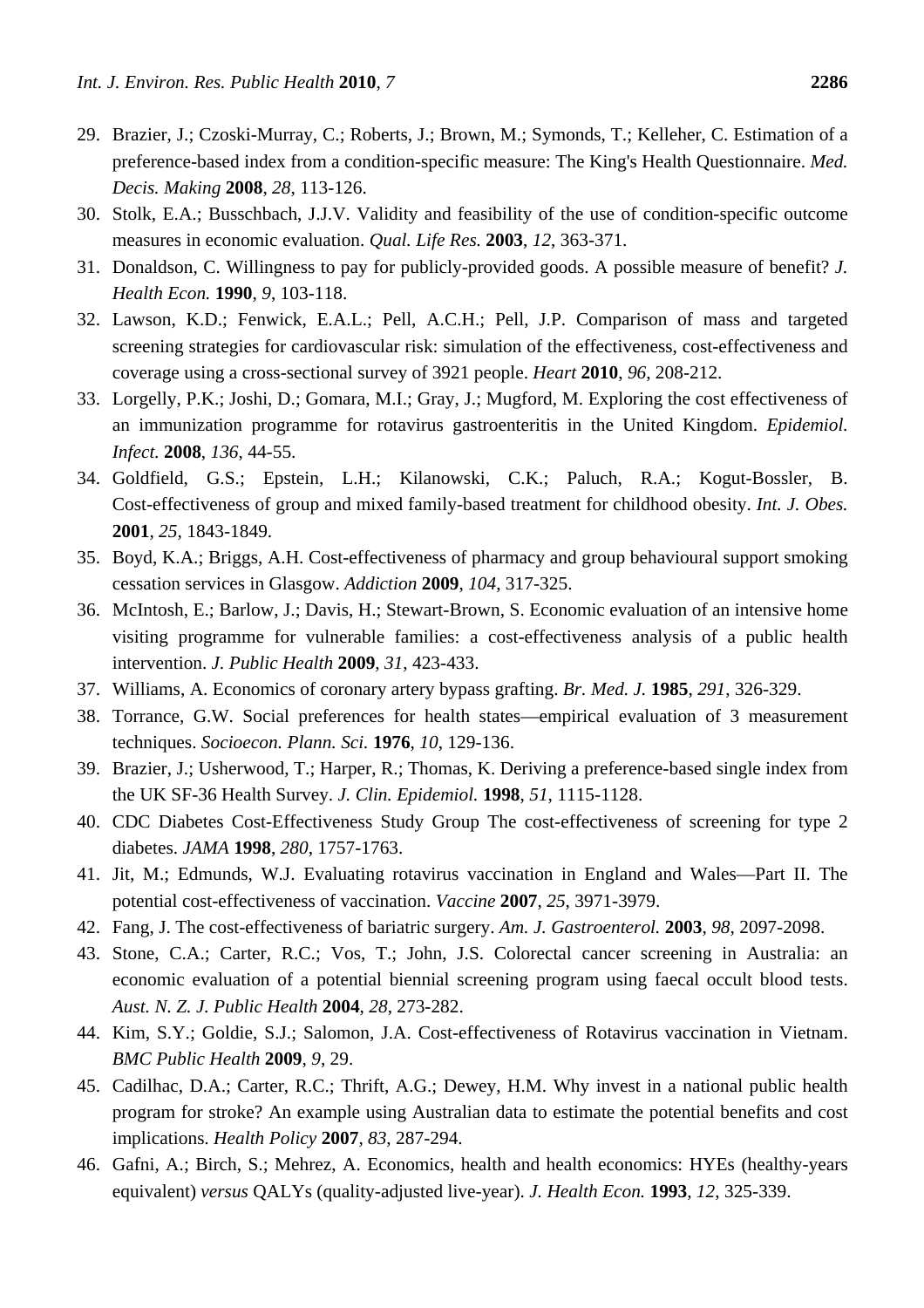- 47. Nord, E. An alternative to QALYs: the saved young life equivalent (SAVE). *Br. Med. J.* **1992**, *305*, 875-877.
- 48. Gold, M.R.; Siegel, J.E.; Russell, L.B.; Weinstein, M.C. *Cost-Effectiveness in Health and Medicine*; Oxford University Press: New York, NY, USA, 1996.
- 49. Drummond, M.F.; O'Brien, B.; Stoddart, G.; Torrance, G.W. *Methods for the Economic Evaluation Health Care Programmes*; Oxford University Press: New York, NY, USA, 1997.
- 50. Olsen, J.A.; Smith, R.D. Theory *versus* practice: A review of 'willingness-to-pay' in health and health care. *Health Econ.* **2001**, *10*, 39-52.
- 51. Shackley, P.; Dixon, S. Using contingent valuation to elicit public preferences for water fluoridation. *Appl. Econ.* **2000**, *32*, 777-787.
- 52. Mauskopf, J.A.; Paul, J.E.; Grant, D.M.; Stergachis, A. The role of cost-consequence analysis in healthcare decision-making. *Pharmacoeconomics* **1998**, *13*, 277-288.
- 53. Coast, J. Is economic evaluation in touch with society's health values? *Br. Med. J.* **2004**, *329*, 1233-1236.
- 54. Byford, S.; Sefton, T. Economic evaluation of complex health and social care interventions. *Natl. Inst. Econ. Rev.* **2003**, *186*, 98-108.
- 55. Comim, F. Measuring capabilities. In *The Capability Approach: Concepts, Measures and Applications*; Comim, F., Qizilbash, M., Alkire, S., Eds.; Cambridge University Press: Cambridge, UK, 2008; pp. 157-200.
- 56. Culyer, A.J. The normative economics of health care finance and provision. *Oxf. Rev. Econ. Policy* **1989**, *5*, 34-56.
- 57. Birch, S.; Donaldson, C. Valuing the benefits and costs of health care programmes: where's the 'extra' in extra-welfarism? *Soc. Sci. Med.* **2003**, *56*, 1121-1133.
- 58. Brouwer, W.B.; Culyer, A.J.; van Exel, N.J.; Rutten, F.F. Welfarism *vs*. extra-welfarism. *J. Health Econ.* **2008**, *27*, 325-338.
- 59. Burchardt, T. Agency goals, adaptation and capability sets. *J. Human Dev. Capabilities* **2009**, *10*, 3-19.
- 60. Alkire, S. Introduction: Capability and Valuation. In *Valuing Freedoms: Sen's Capability Approach & Poverty*; Open University Press: New York, NY, USA, 2002; pp. 1-22.
- 61. Nussbaum, M.C. *Women and Human Development: The Capabilities Approach*; Cambridge University Press: New York, NY, USA, 2000.
- 62. Robeyns, I. Sen's capability approach and gender inequality: selecting relevant capabilities. *Fem. Econ.* **2003**, *9*, 61-92.
- 63. Coast, J.; Smith, R.D.; Lorgelly, P. Welfarism, extra-welfarism and capability: The spread of ideas in health economics. *Soc. Sci. Med.* **2008**, *67*, 1190-1198.
- 64. Anand, P. The integration of claims to health-care: a programming approach. *J. Health Econ.*  **2003**, *22*, 731-745.
- 65. Anand, P. Capabilities and health. *J. Med. Ethics* **2005**, *31*, 299-303.
- 66. Anand, P.; Dolan, P. Equity, capabilities and health. *Soc. Sci. Med.* **2005**, *60*, 219-222.
- 67. Anand, P.; Hunter, G.; Smith, R. Capabilities and well-being: evidence based on the Sen-Nussbaum approach to welfare. *Soc. Indic. Res.* **2005**, *74*, 9-55.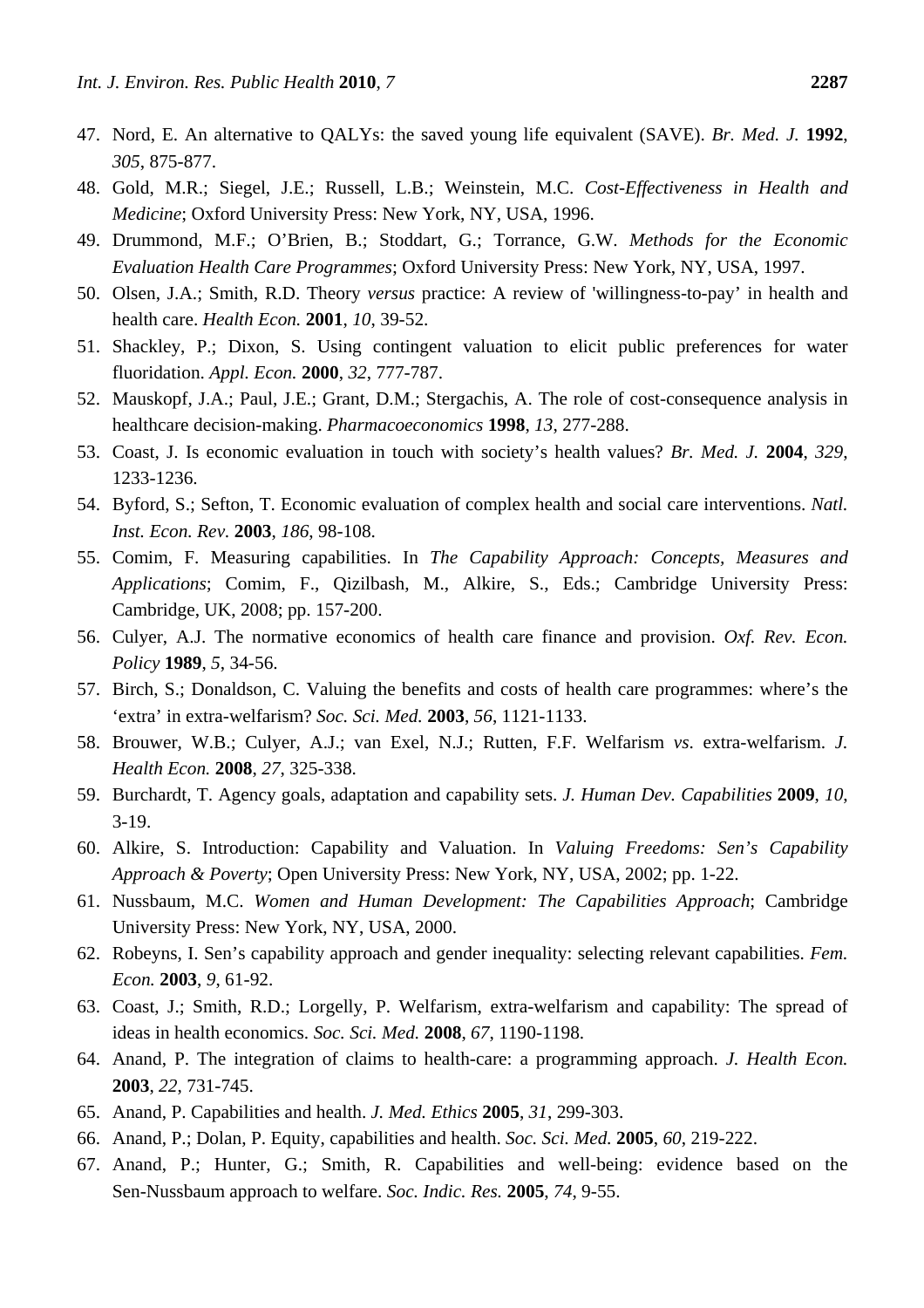- 68. Anand, P.; Hunter, G.; Carter, I.; Dowding, K.; Guala, F.; van Hees, M. The development of capability indicators. *J. Human Dev. Capabilities* **2009**, *10*, 125-152.
- 69. Cookson, R. QALYs and the capability approach. *Health Econ.* **2005**, *14*, 817-829.
- 70. Anand, P. QALYs and capabilities: a comment on Cookson. *Health Econ.* **2005**, *14*, 1283-1286.
- 71. Coast, J.; Smith, R.; Lorgelly, P. Should the capability approach be applied in health economics? *Health Econ.* **2008**, *17*, 667-670.
- 72. Sen, A. *Choice, Welfare and Measurement*; Harvard University Press: Cambridge, MA, USA, 1982.
- 73. Robeyns, I. *An Unworkable Idea or a Promising Alternative? Sen's Capability Approach Re-Examined*; Discussion paper 00.30; Center for Economic Studies, University of Leuven: Leuven, Belgium, 2000.
- 74. Kuklys, W.; Robeyns, I. Sen's capability approach to welfare economics. In *Amartya Sen's Capability Approach: Theoretical Insights and Empirical Applications*; Kuklys, W., Ed.; Springer-Verlag: Berlin, Germany, 2005; pp. 9-30.
- 75. Comim, F.; Qizilbash, M.; Alkire, S. *The Capability Approach: Concepts, Measures and Applications*; Cambridge University Press: Cambridge, UK, 2008.
- 76. Robeyns, I. The capability approach in practice. *J. Polit. Philos*. **2006**, *14*, 351-376.
- 77. Lorgelly, P.K.; Lorimer, K.; Fenwick, E.; Briggs, A.H. *The Capability Approach: Developing an Instrument for Evaluating Public Health Interventions: Final Report*; Glasgow Centre for Population Health: Glasgow, UK, 2008. Available online: http://www.gcph.co.uk/assets/0000/ 0430/Capabilities\_-\_full\_report\_\_August\_08.pdf (accessed on 1 December 2009).
- 78. Lorimer, K.; Lorgelly, P.K.; Fenwick, E.; Briggs, A.H. Using mixed methods to operationalise the capability approach: an application in public health. Presented at *the Human Development and Capability Association Conference*, New School University, New York, NY, USA, September 2007.
- 79. Coast, J.; Flynn, T.; Sutton, E.; Al-Janabi, H.; Vosper, J.; Lavender, S.; Louviere, J.; Peters, T. Investigating Choice Experiments for Preferences of Older People (ICEPOP): evaluative spaces in health economics. *J. Health Serv. Res. Policy* **2008**, *13*, 31-37.
- 80. Coast, J.; Flynn, T.N.; Natarajan, L.; Sproston, K.; Lewis, J.; Louviere, J.J.; Peters, T.J. Valuing the ICECAP capability index for older people. *Soc. Sci. Med.* **2008**, *67*, 874-882.
- 81. Coast, J.; Peters, T.J.; Natarajan, L.; Sproston, K.; Flynn, T. An assessment of the construct validity of the descriptive system for the ICECAP capability measure for older people. *Qual. Life Res.* **2008**, *17*, 967-976.
- 82. Flynn, T.N.; Louviere, J.J.; Peters, T.J.; Coast, J. Best-worst scaling: What it can do for health care research and how to do it. *J. Health Econ.* **2007**, *26*, 171-189.
- 83. Al-Janabi, H.; Coast, J. ICECAP-A: Developing a measure of adult's capabilities. *PRO* **2009**, *42*, 1, 7-8.
- 84. Kinghorn, P.; Robinson, A.; Smith, R. Developing the capability approach to assess quality life in patients with chronic pain. Presented at *the 6th World Congress of the International Health Economics Association*, Copenhagen, Denmark, July 2007.